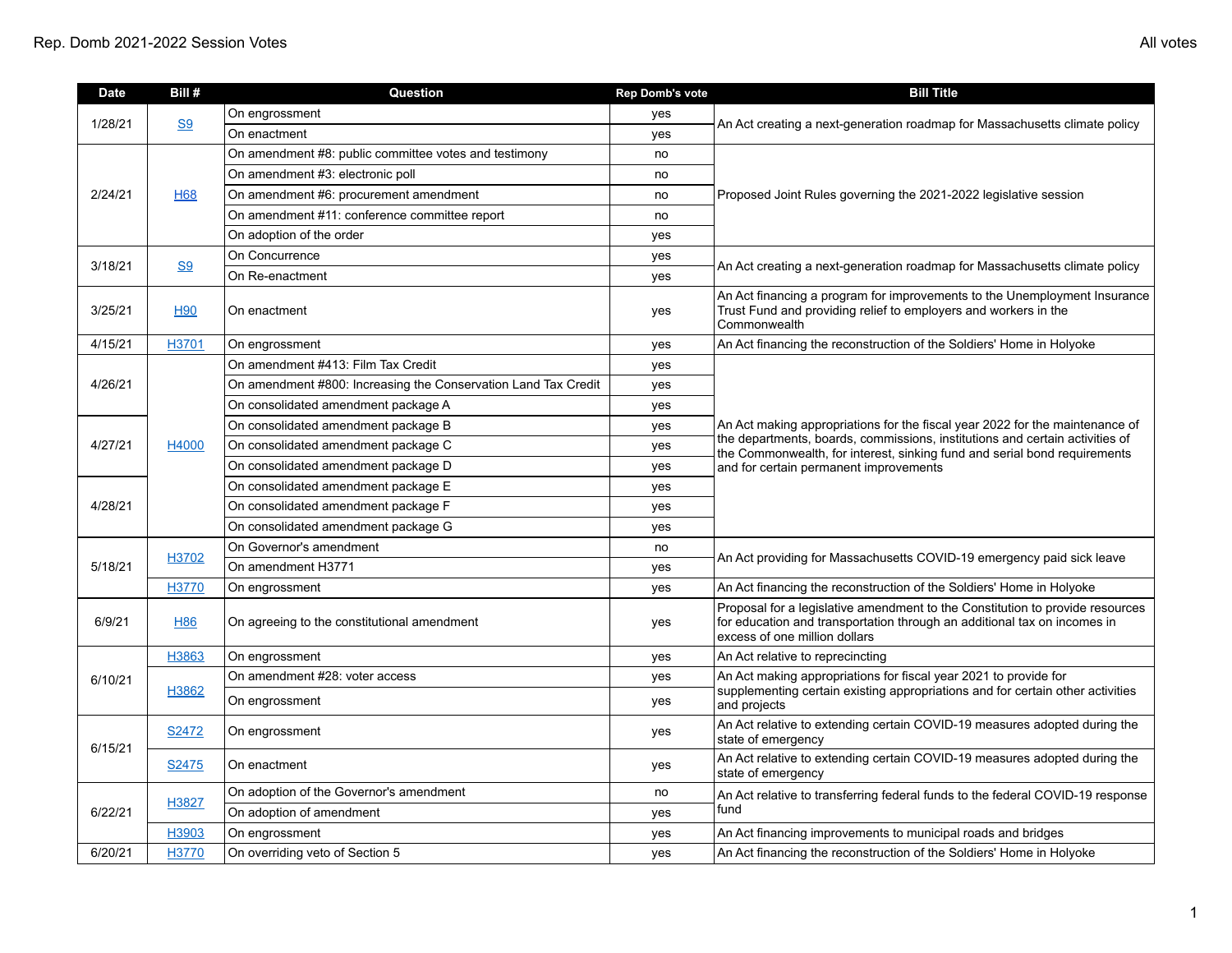| <b>Date</b> | Bill# | Question                                                                                                               | <b>Rep Domb's vote</b> | <b>Bill Title</b>                                                                                                                                                                                                                                                                   |
|-------------|-------|------------------------------------------------------------------------------------------------------------------------|------------------------|-------------------------------------------------------------------------------------------------------------------------------------------------------------------------------------------------------------------------------------------------------------------------------------|
| 7/7/21      |       | On amendment #1: Allowing voting members serving on national<br>guard or active reserve military duty to vote remotely | yes                    | Order for the adoption of permanent House Rules for the 192nd General<br>Court governing the 2021-2022 legislative sessions                                                                                                                                                         |
|             |       | On amendment #2: Speaker term limits                                                                                   | no                     |                                                                                                                                                                                                                                                                                     |
|             |       | On amendment #6: Emergency scheduling of hearings                                                                      | no                     |                                                                                                                                                                                                                                                                                     |
|             | H3930 | On amendment #9: Committee polls - 2 hours                                                                             | no                     |                                                                                                                                                                                                                                                                                     |
|             |       | On amendment #12: Committee votes on website                                                                           | no                     |                                                                                                                                                                                                                                                                                     |
|             |       | On amendment #16: Public committee votes                                                                               | no                     |                                                                                                                                                                                                                                                                                     |
|             |       | On amendment #3: Review period for released bills                                                                      | no                     |                                                                                                                                                                                                                                                                                     |
|             |       | On adoption of the order                                                                                               | yes                    |                                                                                                                                                                                                                                                                                     |
| 7/9/21      | H4002 | On acceptance of the conference committee report                                                                       | yes                    | An Act making appropriations for the fiscal year 2022 for the maintenance of<br>the departments, boards, commissions, institutions and certain activities of<br>the Commonwealth, for interest, sinking fund and serial bond requirements<br>and for certain permanent improvements |
|             |       | On enactment                                                                                                           | yes                    |                                                                                                                                                                                                                                                                                     |
| 7/15/21     | H3903 | On enactment                                                                                                           | yes                    | An Act financing improvements to municipal roads and bridges                                                                                                                                                                                                                        |
| 7/22/21     | H3977 | On amendment #3: Diversity, Equity and Inclusion in retail sports<br>betting                                           | yes                    | An Act regulating sports wagering                                                                                                                                                                                                                                                   |
|             |       | On engrossment                                                                                                         | yes                    |                                                                                                                                                                                                                                                                                     |
|             | H4002 | On item #1595-6370 RTA funding                                                                                         | yes                    | An Act making appropriations for the fiscal year 2022 for the maintenance of<br>the departments, boards, commissions, institutions and certain activities of<br>the Commonwealth, for interest, sinking fund and serial bond requirements<br>and for certain permanent improvements |
|             |       | On item #7004-0102 Homelessness Programming                                                                            | yes                    |                                                                                                                                                                                                                                                                                     |
|             |       | On item #2310-2000 Division of Fisheries                                                                               | yes                    |                                                                                                                                                                                                                                                                                     |
|             |       | On item #7061-9010 Charter School Reimbursement                                                                        | yes                    |                                                                                                                                                                                                                                                                                     |
|             |       | On item #7004-0101 Emergency Housing Assistance                                                                        | yes                    |                                                                                                                                                                                                                                                                                     |
|             |       | On item #2000-0101 Climate Change Preparedness                                                                         | yes                    |                                                                                                                                                                                                                                                                                     |
|             |       | On item #2511-0100 MDAR                                                                                                | yes                    |                                                                                                                                                                                                                                                                                     |
| 7/28/21     |       | On item #8900-0001 DOC                                                                                                 | yes                    |                                                                                                                                                                                                                                                                                     |
|             |       | On item #5011-0100 DMH                                                                                                 | yes                    |                                                                                                                                                                                                                                                                                     |
|             |       | On item #8200-0200 Municipal Police Training Council                                                                   | yes                    |                                                                                                                                                                                                                                                                                     |
|             |       | On item #1595-6369 MBTA funding                                                                                        | yes                    |                                                                                                                                                                                                                                                                                     |
|             |       | On item # 7004-9316 Family Homelessness                                                                                | yes                    |                                                                                                                                                                                                                                                                                     |
|             |       | On Section 99 Charitable Deduction                                                                                     | yes                    |                                                                                                                                                                                                                                                                                     |
|             |       | On Section 121 COVID Impacts on Children's Behavioral Health<br>Study                                                  | yes                    |                                                                                                                                                                                                                                                                                     |
|             | H4005 | On Engrossed Bill relative to the water supply protection trust                                                        | yes                    | An Act relative to the water supply protection trust                                                                                                                                                                                                                                |
|             | H4007 | On Engrossed Bill relative to post-retirement employment of public                                                     | yes                    | An Act relative to post-retirement employment of public retirees                                                                                                                                                                                                                    |
|             | H4008 | On Engrossed Bill repealing certain tax                                                                                | yes                    | An Act repealing certain tax expenditures                                                                                                                                                                                                                                           |
|             | H4009 | On Engrossed Bill relative to the taxation of pass-through entities                                                    | yes                    | An Act relative to the taxation of pass-through entities                                                                                                                                                                                                                            |
|             | H4010 | On Engrossed Bill relative to parking fees on department of<br>conservation and recreation roads                       | yes                    | An Act relative to parking fees on department of conservation and recreation<br>roads                                                                                                                                                                                               |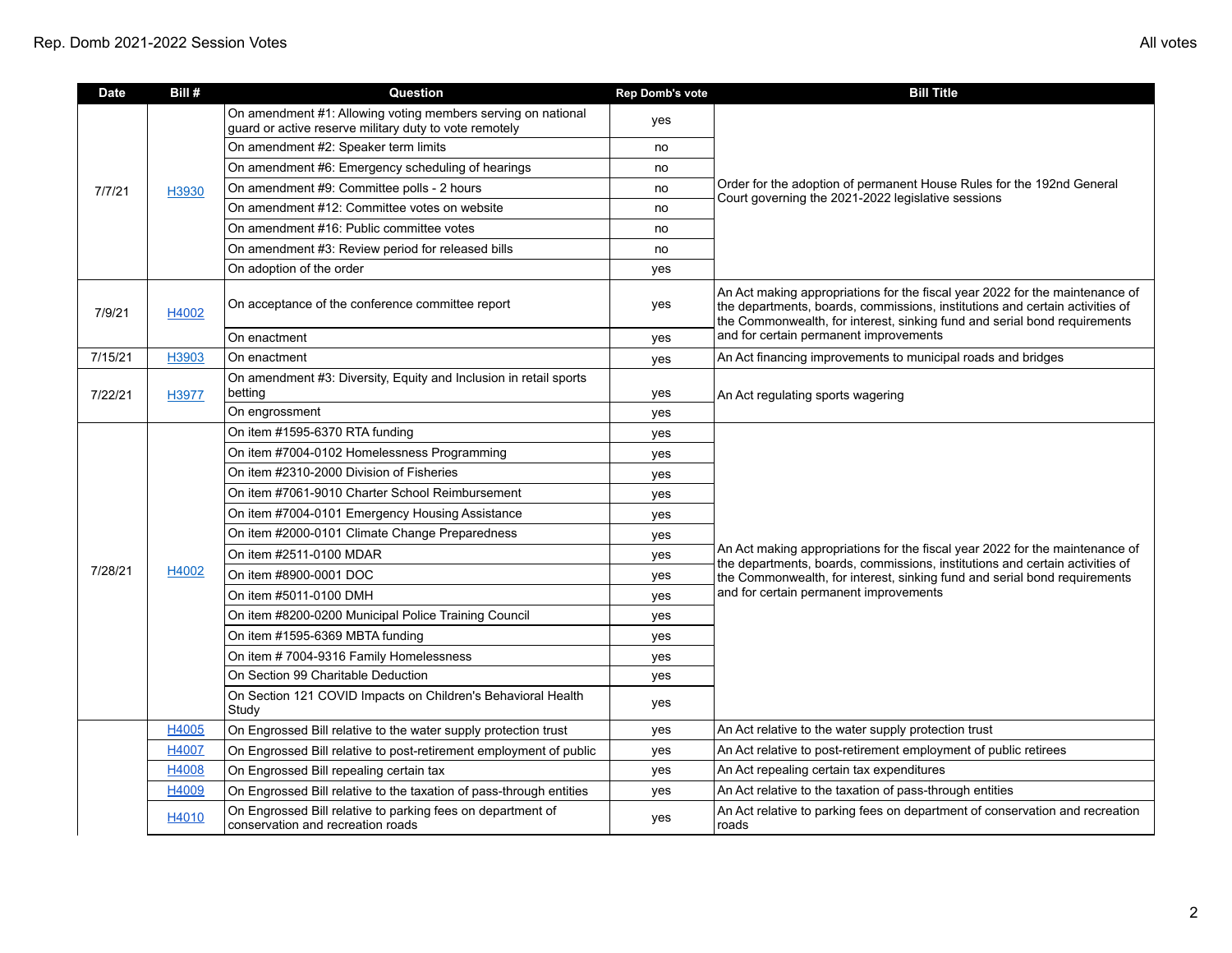| <b>Date</b> | Bill# | Question                                                                                                    | <b>Rep Domb's vote</b> | <b>Bill Title</b>                                                                                                                                                      |
|-------------|-------|-------------------------------------------------------------------------------------------------------------|------------------------|------------------------------------------------------------------------------------------------------------------------------------------------------------------------|
| 9/23/21     | H4011 | On Engrossed Bill relative to parking fees on department of<br>conservation and recreation                  | yes                    | An Act relative to eligibility for emergency assistance to elderly, disabled<br>residents and children                                                                 |
|             | H4012 | On Engrossed Bill relative to eligibility for transitional aid to families<br>with dependent children roads | yes                    | An Act relative to eligibility for transitional aid to families with dependent<br>children                                                                             |
|             | H4014 | On Engrossed Bill providing operating assistance to regional transit                                        | yes                    | An Act providing operating assistance to regional transit authorities                                                                                                  |
|             | H4016 | On Engrossed Bill establishing a special legislative commission to<br>study poverty in the                  | yes                    | An Act establishing a special legislative commission to study poverty in the<br>Commonwealth                                                                           |
|             | H4018 | On Engrossed Bill establishing a higher education affordability task                                        | yes                    | An Act establishing a higher education affordability task force                                                                                                        |
|             | H4118 | On engrossment                                                                                              | yes                    | An Act relative to reprecincting                                                                                                                                       |
|             | H4118 | On enactment                                                                                                | yes                    |                                                                                                                                                                        |
|             | H4121 | On adoption of the order (as amended)                                                                       | yes                    | An Order to safeguard the health of House Members and employees during<br>the ongoing COVID-19 pandemic                                                                |
| 10/6/21     | S2481 | On engrossment                                                                                              | yes                    | An Act upgrading hen welfare and establishing uniform cage-free standards                                                                                              |
|             | H3999 | On enactment                                                                                                | yes                    | An act promoting student nutrition                                                                                                                                     |
| 10/21/21    | H4210 | On engrossment                                                                                              | yes                    | An Act relative to establishing representative districts in the General Court                                                                                          |
| 10/28/21    |       | On consolidated amendment package A                                                                         | yes                    |                                                                                                                                                                        |
|             |       | On consolidated amendment package B                                                                         | yes                    |                                                                                                                                                                        |
|             | H4219 | On consolidated amendment package C                                                                         | yes                    | An Act relative to immediate COVID-19 recovery needs                                                                                                                   |
| 10/29/21    |       | On consolidated amendment package D                                                                         | yes                    |                                                                                                                                                                        |
|             |       | On engrossment                                                                                              | yes                    |                                                                                                                                                                        |
| 11/16/21    | H4249 | On engrossment                                                                                              | yes                    | An Act concerning genocide education                                                                                                                                   |
|             | H4256 | On amendment #2                                                                                             | no                     | An Act establishing Congressional districts                                                                                                                            |
| 11/17/21    |       | On engrossment                                                                                              | yes                    |                                                                                                                                                                        |
|             | H4253 | On engrossment                                                                                              | yes                    | An Act enhancing the market review process                                                                                                                             |
|             |       | On enactment                                                                                                | yes                    |                                                                                                                                                                        |
|             | H4340 | On consolidated amendment package A                                                                         | yes                    | An Act making appropriations for the fiscal year 2022 to provide for<br>supplementing certain existing appropriations and for certain other activities<br>and projects |
| 1/19/22     |       | On engrossment                                                                                              | yes                    |                                                                                                                                                                        |
|             | H4359 | On amendment #6: Opinion of the Justices                                                                    | no                     | An Act fostering voter opportunities, trust, equity and security                                                                                                       |
|             |       | On amendment #8: Enhanced penalties                                                                         | no                     |                                                                                                                                                                        |
|             |       | On amendment #17: Ballot applications                                                                       | no                     |                                                                                                                                                                        |
| 1/27/22     |       | On amendment #13: Jail based voting                                                                         | yes                    |                                                                                                                                                                        |
|             |       | On further amendment #11: Same day voter registration                                                       | no                     |                                                                                                                                                                        |
|             |       | On amendment #9: Proof of vaccination                                                                       | no                     |                                                                                                                                                                        |
|             |       | On amendment #10: Proof of residence                                                                        | no                     |                                                                                                                                                                        |
|             |       | On amendment 34: Ballot deposit security                                                                    | no                     |                                                                                                                                                                        |
|             |       | On amendment #7: Voter identification                                                                       | no                     |                                                                                                                                                                        |
|             |       | On engrossment                                                                                              | yes                    |                                                                                                                                                                        |
|             |       | On amendment #5: Disclosure of information to municipal clerks                                              | no                     |                                                                                                                                                                        |